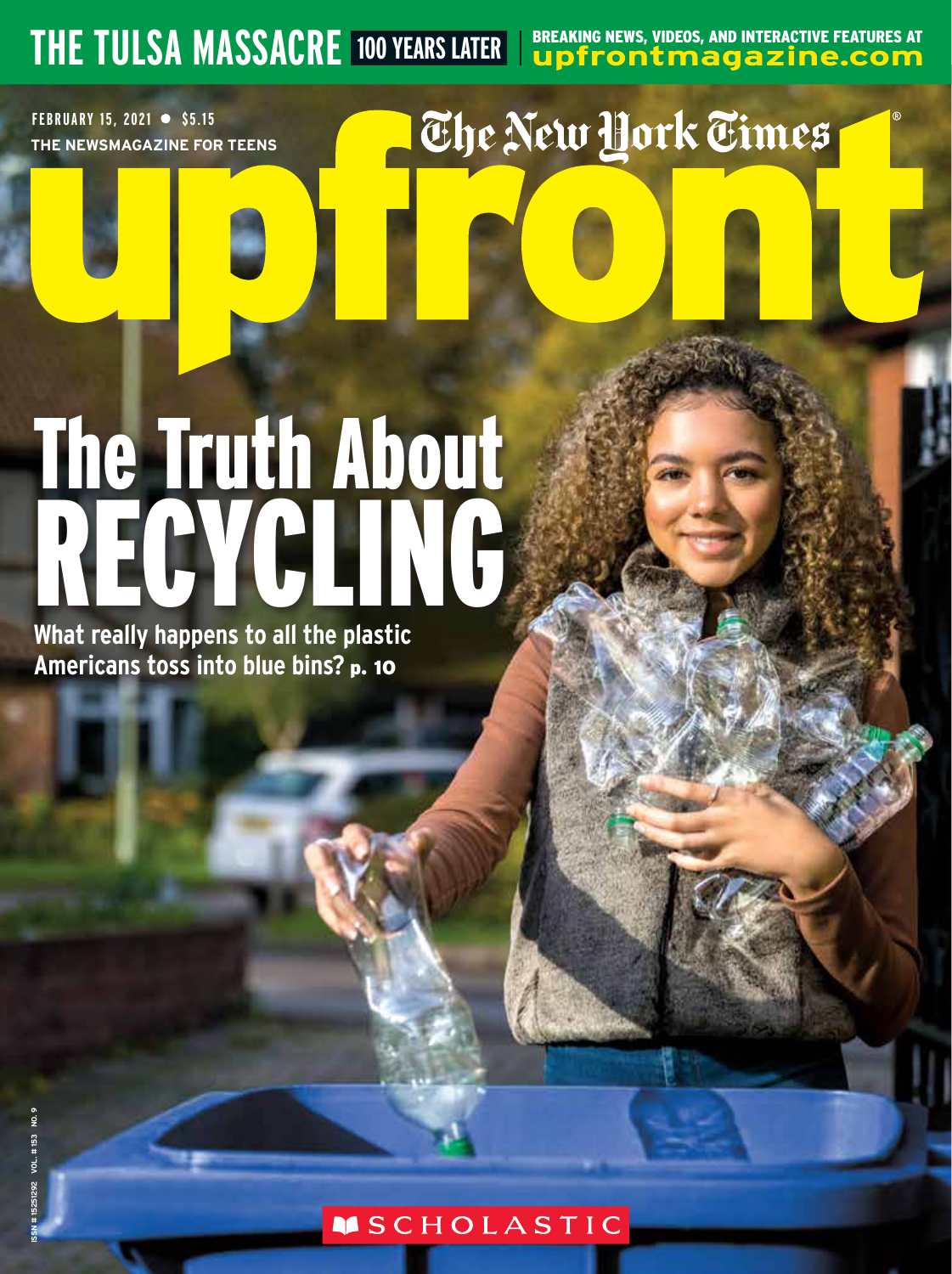# A ABOUT 3 THE TRUTH ABOUT RECYCLING.

 What really happens to all the plastic Americans toss into blue bins? BY CHRISANNE GRISÉ

> Plastic waste can leach harmful chemicals into the environment.

magine this scene: You finis<br>a bottle of water and make :<br>to toss it into the recycling b<br>because you know how har<br>plastic can be to the enviror<br>By keeping the bottle out of the magine this scene: You finish a bottle of water and make sure to toss it into the recycling bin, because you know how harmful plastic can be to the environment. garbage, you feel confident that you've helped protect the planet. You give yourself a mental pat on the back for taking this small but necessary step.

There's just one problem: A huge portion of the stuff that Americans think is getting recycled is actually going to landfills with the rest of the trash. In other words, the vast majority of supermarket containers, takeout boxes, and plastic silverware that you and your family diligently sort to get reused in some fashion likely ends up buried in mountains of garbage.

"*Recyclable* is possibly the most meaningless word," says Roland Geyer, a professor of environmental science

at the University of California at Santa Barbara. "Much of the activities surrounding plastic recycling . . . generate little to no environmental benefit."

Of the seven types of plastic that people put into recycling bins, five categories almost never get recycled *(see "What That Recycling Symbol Means (and Doesn't Mean)" p. 12)*. In fact, about 8.5 percent of discarded plastic in the U.S. went through the recycling process in 2018, the latest year for which figures are available, according to the Environmental Protection Agency (E.P.A.).

So why have we all been taught to discard our used plastic into blue recycling bins, when most of that waste is going to landfills? Experts say the plastics industry has done a great job marketing recycling as an easy way to be environmentally conscious. The industry wants consumers to think they can

#### Advertisements have promoted the throwaway lifestyle for decades.



Five of the seven types of plastic are almost never recycled.



use plastic products without doing damage to the planet. The truth is, most recycling facilities aren't sophisticated enough to process many common plastics, even if you find the ubiquitous "chasing arrows" sign on the package.

#### America's Plastic Addiction

In the meantime, the world is getting overrun by plastic waste. The latest numbers from the

E.P.A. show that in 2018, 27 million tons of U.S. plastic ended up in landfills. There, plastic can leach harmful chemicals that spread into the soil and groundwater. And there's no end in sight. Plastic production is increasing, with analysts predicting it will triple by 2050, creating a total of 12 billion metric tons of landfill worldwide. That's about 35,000 times the weight of the Empire State Building.

Americans' addiction to plastic began around World War II (1939-45). The material—most of which is made from fossil fuels—is light, efficient, and cheap, making it ideal for

> household goods, such as plates, cups, and utensils. Companies marketed it heavily to overworked "housewives," promising them that, instead of washing the dishes, they could throw their plastic ones away. The marketing worked, and the throwaway lifestyle picked up steam over the next several decades.

Of course, not all plastic items are meant to be tossed out after one use. The material is also used to make plenty of long-lasting devices that we rely on today, including car seat belts and airbags, helmets for